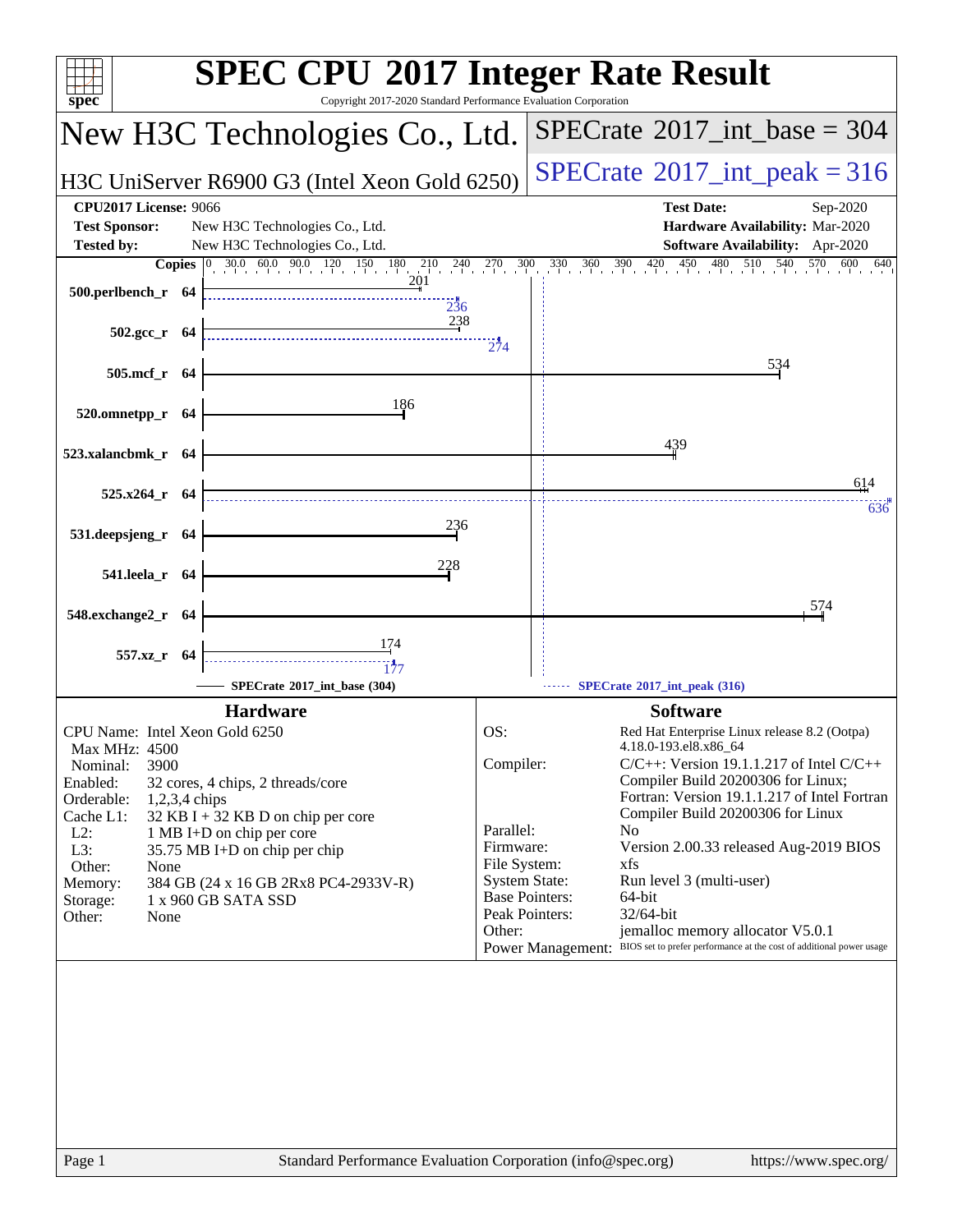

Copyright 2017-2020 Standard Performance Evaluation Corporation

# New H3C Technologies Co., Ltd.

H3C UniServer R6900 G3 (Intel Xeon Gold 6250)  $\left|$  [SPECrate](http://www.spec.org/auto/cpu2017/Docs/result-fields.html#SPECrate2017intpeak)®[2017\\_int\\_peak = 3](http://www.spec.org/auto/cpu2017/Docs/result-fields.html#SPECrate2017intpeak)16

 $SPECTate$ <sup>®</sup>[2017\\_int\\_base =](http://www.spec.org/auto/cpu2017/Docs/result-fields.html#SPECrate2017intbase) 304

**[Test Sponsor:](http://www.spec.org/auto/cpu2017/Docs/result-fields.html#TestSponsor)** New H3C Technologies Co., Ltd. **[Hardware Availability:](http://www.spec.org/auto/cpu2017/Docs/result-fields.html#HardwareAvailability)** Mar-2020 **[Tested by:](http://www.spec.org/auto/cpu2017/Docs/result-fields.html#Testedby)** New H3C Technologies Co., Ltd. **[Software Availability:](http://www.spec.org/auto/cpu2017/Docs/result-fields.html#SoftwareAvailability)** Apr-2020

**[CPU2017 License:](http://www.spec.org/auto/cpu2017/Docs/result-fields.html#CPU2017License)** 9066 **[Test Date:](http://www.spec.org/auto/cpu2017/Docs/result-fields.html#TestDate)** Sep-2020

### **[Results Table](http://www.spec.org/auto/cpu2017/Docs/result-fields.html#ResultsTable)**

|                                   | <b>Base</b>   |                |       |                |            |                | <b>Peak</b> |               |                |              |                |              |                |              |
|-----------------------------------|---------------|----------------|-------|----------------|------------|----------------|-------------|---------------|----------------|--------------|----------------|--------------|----------------|--------------|
| <b>Benchmark</b>                  | <b>Copies</b> | <b>Seconds</b> | Ratio | <b>Seconds</b> | Ratio      | <b>Seconds</b> | Ratio       | <b>Copies</b> | <b>Seconds</b> | <b>Ratio</b> | <b>Seconds</b> | <b>Ratio</b> | <b>Seconds</b> | <b>Ratio</b> |
| $500.$ perlbench_r                | 64            | 504            | 202   | 508            | 201        | 508            | 201         | 64            | 430            | 237          | 433            | 236          | 434            | 235          |
| $502.\text{sec}$                  | 64            | 382            | 237   | 381            | 238        | 381            | 238         | 64            | 331            | 274          | 330            | 274          | 330            | 275          |
| $505$ .mcf r                      | 64            | 194            | 534   | 193            | 535        | 194            | 534         | 64            | 194            | 534          | 193            | 535          | 194            | 534          |
| 520.omnetpp_r                     | 64            | 449            | 187   | 453            | 186        | 452            | 186         | 64            | 449            | 187          | 453            | 186          | 452            | 186          |
| 523.xalancbmk r                   | 64            | 154            | 439   | 154            | 439        | 155            | 436         | 64            | 154            | 439          | 154            | 439          | 155            | 436          |
| 525.x264 r                        | 64            | 183            | 614   | 184            | 610        | 182            | 617         | 64            | 176            | 636          | 176            | 635          | 176            | 638          |
| 531.deepsjeng_r                   | 64            | 311            | 236   | 311            | 236        | 312            | 235         | 64            | 311            | 236          | 311            | 236          | 312            | 235          |
| 541.leela r                       | 64            | 466            | 227   | 465            | 228        | 464            | 229         | 64            | 466            | 227          | 465            | 228          | 464            | 229          |
| 548.exchange2_r                   | 64            | 301            | 557   | 292            | 574        | 291            | 576         | 64            | 301            | 557          | 292            | 574          | 291            | 576          |
| 557.xz r                          | 64            | 398            | 174   | <u>397</u>     | <u>174</u> | 397            | 174         | 64            | 390            | <u>177</u>   | 389            | 177          | 392            | 176          |
| $SPECrate^{\circ}2017$ int base = |               |                | 304   |                |            |                |             |               |                |              |                |              |                |              |
| $C = 1$                           |               |                | ---   |                |            |                |             |               |                |              |                |              |                |              |

**[SPECrate](http://www.spec.org/auto/cpu2017/Docs/result-fields.html#SPECrate2017intpeak)[2017\\_int\\_peak =](http://www.spec.org/auto/cpu2017/Docs/result-fields.html#SPECrate2017intpeak) 316**

Results appear in the [order in which they were run](http://www.spec.org/auto/cpu2017/Docs/result-fields.html#RunOrder). Bold underlined text [indicates a median measurement](http://www.spec.org/auto/cpu2017/Docs/result-fields.html#Median).

### **[Compiler Notes](http://www.spec.org/auto/cpu2017/Docs/result-fields.html#CompilerNotes)**

The inconsistent Compiler version information under Compiler Version section is due to a discrepancy in Intel Compiler. The correct version of C/C++ compiler is: Version 19.1.1.217 Build 20200306 Compiler for Linux The correct version of Fortran compiler is: Version 19.1.1.217 Build 20200306 Compiler for Linux

### **[Submit Notes](http://www.spec.org/auto/cpu2017/Docs/result-fields.html#SubmitNotes)**

 The numactl mechanism was used to bind copies to processors. The config file option 'submit' was used to generate numactl commands to bind each copy to a specific processor. For details, please see the config file.

### **[Operating System Notes](http://www.spec.org/auto/cpu2017/Docs/result-fields.html#OperatingSystemNotes)**

Stack size set to unlimited using "ulimit -s unlimited"

### **[Environment Variables Notes](http://www.spec.org/auto/cpu2017/Docs/result-fields.html#EnvironmentVariablesNotes)**

```
Environment variables set by runcpu before the start of the run:
LD_LIBRARY_PATH =
      "/home/speccpu/lib/intel64:/home/speccpu/lib/ia32:/home/speccpu/je5.0.1-
      32"
MALLOC_CONF = "retain:true"
```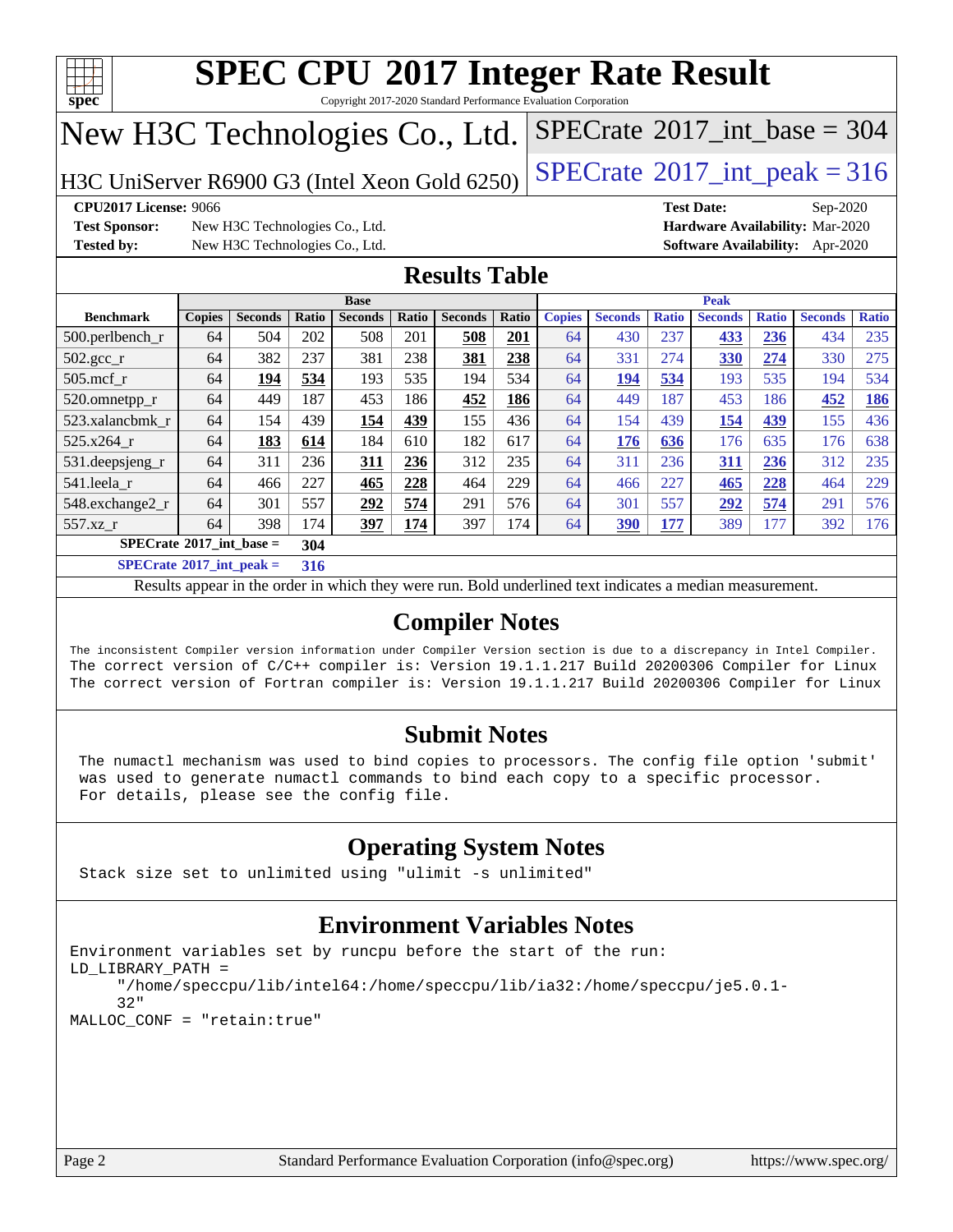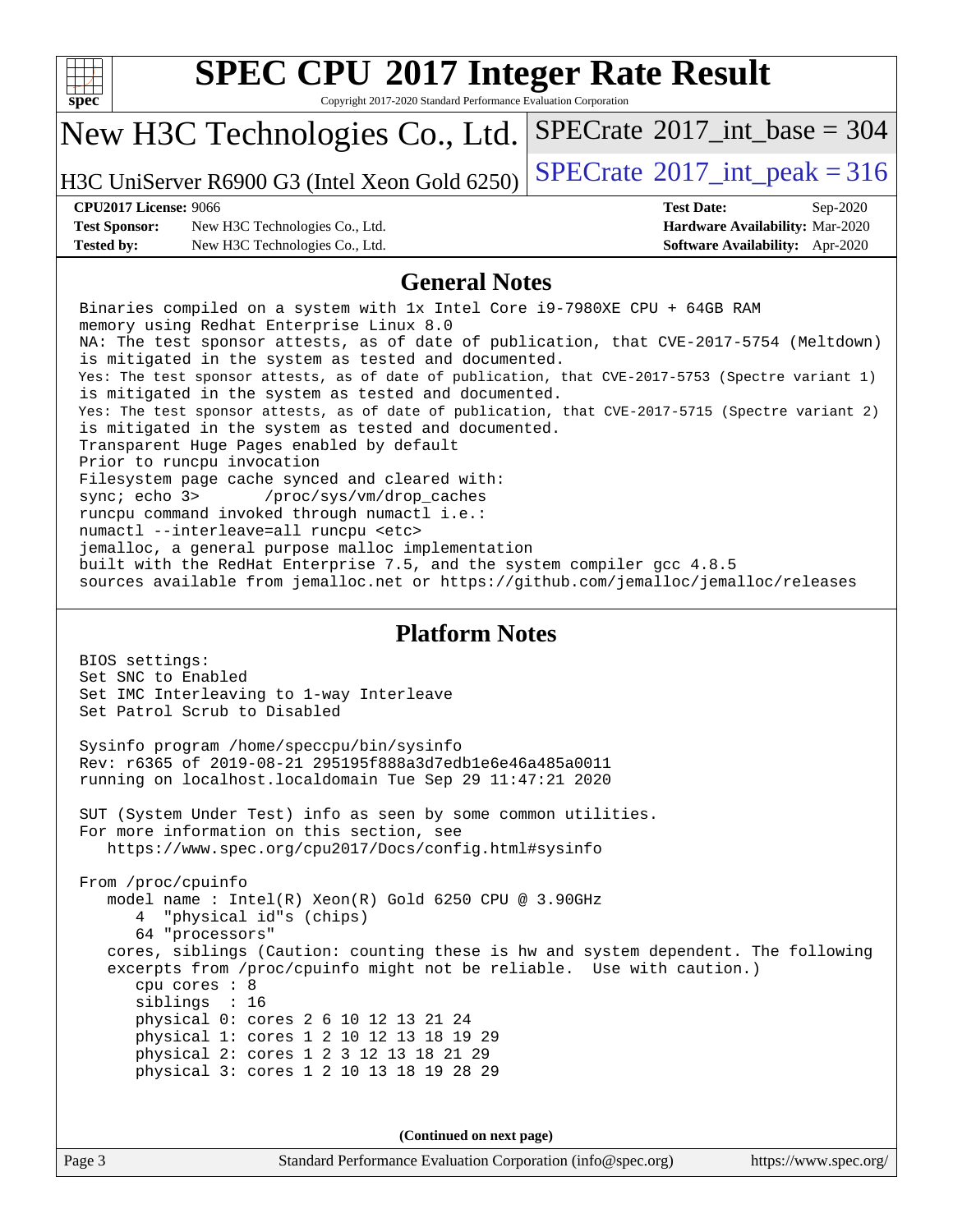

Copyright 2017-2020 Standard Performance Evaluation Corporation

# New H3C Technologies Co., Ltd.

H3C UniServer R6900 G3 (Intel Xeon Gold 6250)  $\left|$  [SPECrate](http://www.spec.org/auto/cpu2017/Docs/result-fields.html#SPECrate2017intpeak)<sup>®</sup>[2017\\_int\\_peak = 3](http://www.spec.org/auto/cpu2017/Docs/result-fields.html#SPECrate2017intpeak)16

 $SPECrate$ <sup>®</sup>[2017\\_int\\_base =](http://www.spec.org/auto/cpu2017/Docs/result-fields.html#SPECrate2017intbase) 304

**[Test Sponsor:](http://www.spec.org/auto/cpu2017/Docs/result-fields.html#TestSponsor)** New H3C Technologies Co., Ltd. **[Hardware Availability:](http://www.spec.org/auto/cpu2017/Docs/result-fields.html#HardwareAvailability)** Mar-2020 **[Tested by:](http://www.spec.org/auto/cpu2017/Docs/result-fields.html#Testedby)** New H3C Technologies Co., Ltd. **[Software Availability:](http://www.spec.org/auto/cpu2017/Docs/result-fields.html#SoftwareAvailability)** Apr-2020

**[CPU2017 License:](http://www.spec.org/auto/cpu2017/Docs/result-fields.html#CPU2017License)** 9066 **[Test Date:](http://www.spec.org/auto/cpu2017/Docs/result-fields.html#TestDate)** Sep-2020

#### **[Platform Notes \(Continued\)](http://www.spec.org/auto/cpu2017/Docs/result-fields.html#PlatformNotes)**

| From 1scpu:                                                                                                                                                            |                                                                                      |  |  |  |  |
|------------------------------------------------------------------------------------------------------------------------------------------------------------------------|--------------------------------------------------------------------------------------|--|--|--|--|
| Architecture:                                                                                                                                                          | x86 64                                                                               |  |  |  |  |
| $CPU$ op-mode( $s$ ):                                                                                                                                                  | $32$ -bit, $64$ -bit                                                                 |  |  |  |  |
| Byte Order:                                                                                                                                                            | Little Endian                                                                        |  |  |  |  |
| CPU(s):                                                                                                                                                                | 64                                                                                   |  |  |  |  |
| On-line CPU(s) list: $0-63$                                                                                                                                            |                                                                                      |  |  |  |  |
| Thread(s) per core:                                                                                                                                                    | 2                                                                                    |  |  |  |  |
| $Core(s)$ per socket:                                                                                                                                                  | 8                                                                                    |  |  |  |  |
| Socket(s):                                                                                                                                                             | $\overline{4}$                                                                       |  |  |  |  |
| NUMA $node(s)$ :                                                                                                                                                       | 8                                                                                    |  |  |  |  |
| Vendor ID:                                                                                                                                                             | GenuineIntel                                                                         |  |  |  |  |
| CPU family:                                                                                                                                                            | 6                                                                                    |  |  |  |  |
| Model:                                                                                                                                                                 | 85                                                                                   |  |  |  |  |
| Model name:                                                                                                                                                            | $Intel(R)$ Xeon $(R)$ Gold 6250 CPU @ 3.90GHz                                        |  |  |  |  |
| Stepping:                                                                                                                                                              | 7                                                                                    |  |  |  |  |
| CPU MHz:                                                                                                                                                               | 4500.014                                                                             |  |  |  |  |
| CPU max MHz:                                                                                                                                                           | 4500.0000                                                                            |  |  |  |  |
| CPU min MHz:                                                                                                                                                           | 1200.0000                                                                            |  |  |  |  |
| BogoMIPS:                                                                                                                                                              | 7800.00                                                                              |  |  |  |  |
| Virtualization:                                                                                                                                                        | $VT - x$                                                                             |  |  |  |  |
| Lld cache:                                                                                                                                                             | 32K                                                                                  |  |  |  |  |
| Lli cache:                                                                                                                                                             | 32K                                                                                  |  |  |  |  |
| $L2$ cache:                                                                                                                                                            | 1024K                                                                                |  |  |  |  |
| L3 cache:                                                                                                                                                              | 36608K                                                                               |  |  |  |  |
| NUMA $node0$ $CPU(s)$ :                                                                                                                                                | 0, 1, 3, 7, 32, 33, 35, 39                                                           |  |  |  |  |
| NUMA $node1$ $CPU(s)$ :                                                                                                                                                | $2, 4 - 6, 34, 36 - 38$                                                              |  |  |  |  |
| NUMA $node2$ $CPU(s):$                                                                                                                                                 | $8 - 10, 13, 40 - 42, 45$                                                            |  |  |  |  |
| NUMA node3 CPU(s):                                                                                                                                                     | 11, 12, 14, 15, 43, 44, 46, 47                                                       |  |  |  |  |
| NUMA $node4$ $CPU(s):$                                                                                                                                                 | $16 - 18, 21, 48 - 50, 53$                                                           |  |  |  |  |
| NUMA node5 CPU(s):                                                                                                                                                     | 19, 20, 22, 23, 51, 52, 54, 55                                                       |  |  |  |  |
| NUMA node6 $CPU(s):$                                                                                                                                                   | $24 - 26, 28, 56 - 58, 60$                                                           |  |  |  |  |
| NUMA $node7$ CPU $(s)$ :                                                                                                                                               | $27, 29 - 31, 59, 61 - 63$                                                           |  |  |  |  |
| Flaqs:                                                                                                                                                                 | fpu vme de pse tsc msr pae mce cx8 apic sep mtrr pqe mca cmov                        |  |  |  |  |
|                                                                                                                                                                        | pat pse36 clflush dts acpi mmx fxsr sse sse2 ss ht tm pbe syscall nx pdpelgb rdtscp  |  |  |  |  |
|                                                                                                                                                                        | lm constant_tsc art arch_perfmon pebs bts rep_good nopl xtopology nonstop_tsc cpuid  |  |  |  |  |
|                                                                                                                                                                        | aperfmperf pni pclmulqdq dtes64 monitor ds_cpl vmx smx est tm2 ssse3 sdbg fma cx16   |  |  |  |  |
|                                                                                                                                                                        | xtpr pdcm pcid dca sse4_1 sse4_2 x2apic movbe popcnt tsc_deadline_timer aes xsave    |  |  |  |  |
|                                                                                                                                                                        | avx f16c rdrand lahf_lm abm 3dnowprefetch cpuid_fault epb cat_13 cdp_13              |  |  |  |  |
| invpcid_single intel_ppin ssbd mba ibrs ibpb stibp ibrs_enhanced tpr_shadow vnmi<br>flexpriority ept vpid fsgsbase tsc_adjust bmil hle avx2 smep bmi2 erms invpcid rtm |                                                                                      |  |  |  |  |
|                                                                                                                                                                        |                                                                                      |  |  |  |  |
|                                                                                                                                                                        | cqm mpx rdt_a avx512f avx512dq rdseed adx smap clflushopt clwb intel_pt avx512cd     |  |  |  |  |
|                                                                                                                                                                        | avx512bw avx512vl xsaveopt xsavec xgetbvl xsaves cqm_llc cqm_occup_llc cqm_mbm_total |  |  |  |  |
|                                                                                                                                                                        | cqm_mbm_local dtherm ida arat pln pts pku ospke avx512_vnni md_clear flush_l1d       |  |  |  |  |
| arch_capabilities                                                                                                                                                      |                                                                                      |  |  |  |  |
| /proc/cpuinfo cache data                                                                                                                                               |                                                                                      |  |  |  |  |
| cache size : $36608$ KB                                                                                                                                                |                                                                                      |  |  |  |  |

**(Continued on next page)**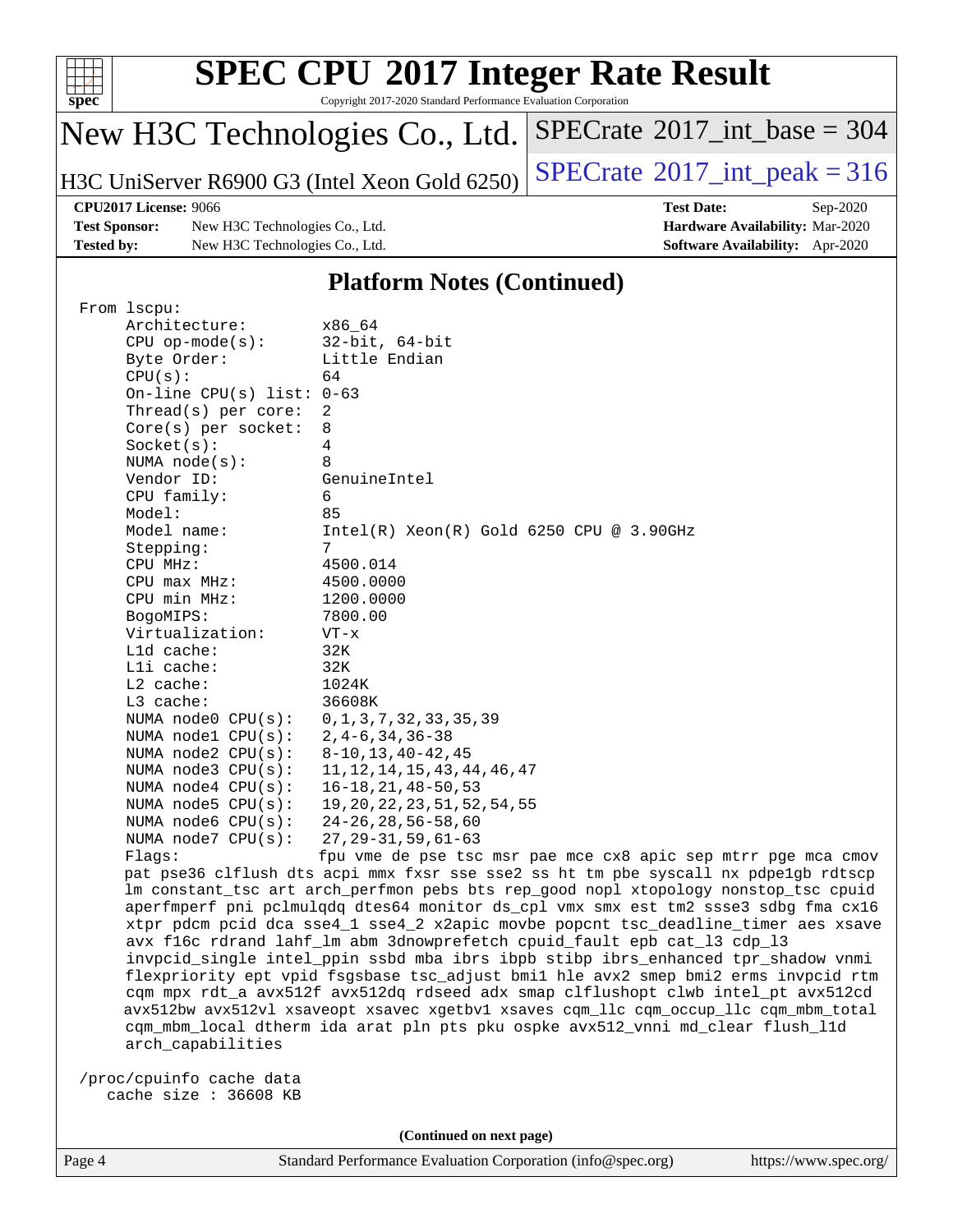

### **[Platform Notes \(Continued\)](http://www.spec.org/auto/cpu2017/Docs/result-fields.html#PlatformNotes)**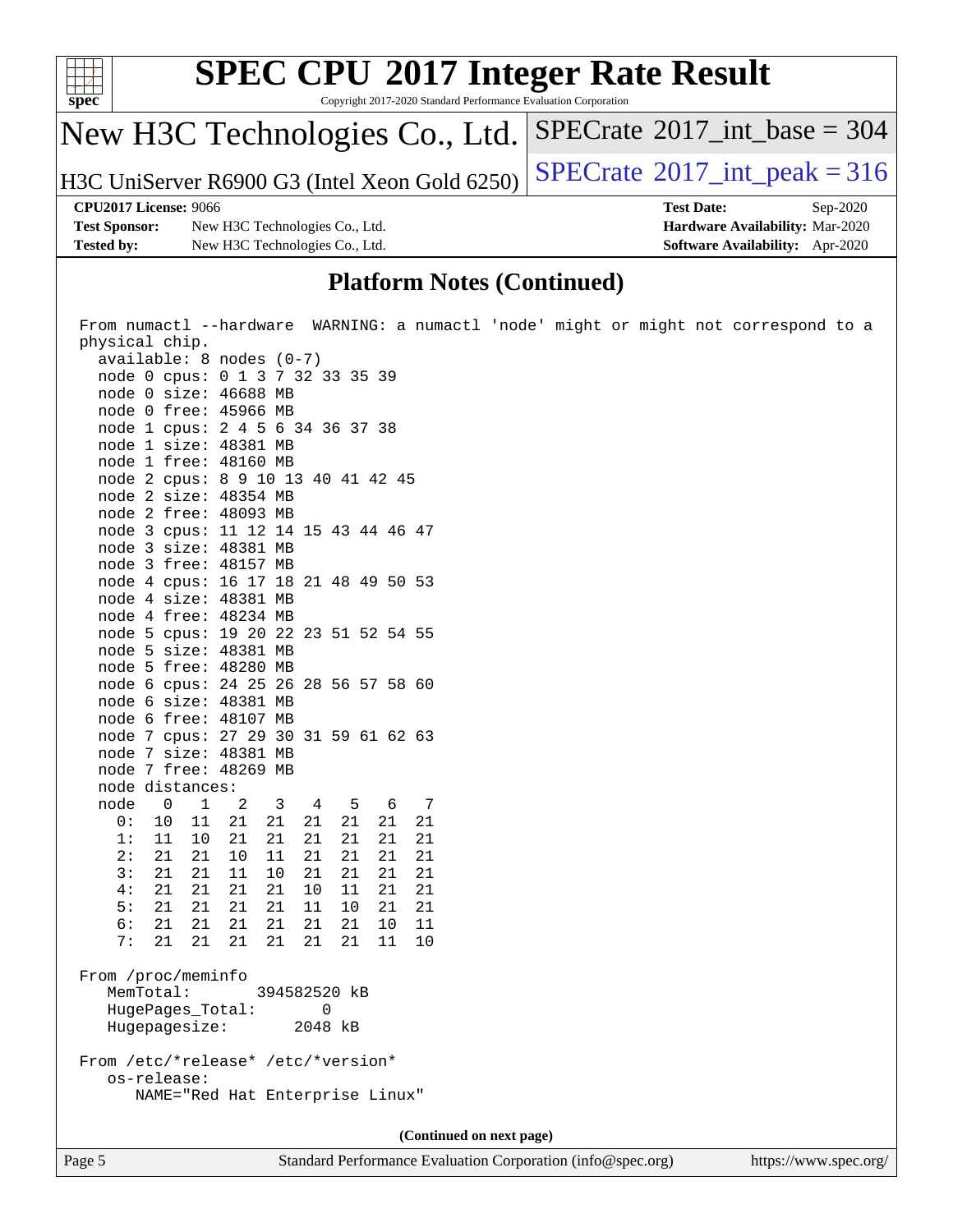

Copyright 2017-2020 Standard Performance Evaluation Corporation

New H3C Technologies Co., Ltd.

H3C UniServer R6900 G3 (Intel Xeon Gold 6250)  $\left|$  [SPECrate](http://www.spec.org/auto/cpu2017/Docs/result-fields.html#SPECrate2017intpeak)<sup>®</sup>[2017\\_int\\_peak = 3](http://www.spec.org/auto/cpu2017/Docs/result-fields.html#SPECrate2017intpeak)16

 $SPECTate$ <sup>®</sup>[2017\\_int\\_base =](http://www.spec.org/auto/cpu2017/Docs/result-fields.html#SPECrate2017intbase) 304

**[Test Sponsor:](http://www.spec.org/auto/cpu2017/Docs/result-fields.html#TestSponsor)** New H3C Technologies Co., Ltd. **[Hardware Availability:](http://www.spec.org/auto/cpu2017/Docs/result-fields.html#HardwareAvailability)** Mar-2020 **[Tested by:](http://www.spec.org/auto/cpu2017/Docs/result-fields.html#Testedby)** New H3C Technologies Co., Ltd. **[Software Availability:](http://www.spec.org/auto/cpu2017/Docs/result-fields.html#SoftwareAvailability)** Apr-2020

**[CPU2017 License:](http://www.spec.org/auto/cpu2017/Docs/result-fields.html#CPU2017License)** 9066 **[Test Date:](http://www.spec.org/auto/cpu2017/Docs/result-fields.html#TestDate)** Sep-2020

#### **[Platform Notes \(Continued\)](http://www.spec.org/auto/cpu2017/Docs/result-fields.html#PlatformNotes)**

Page 6 Standard Performance Evaluation Corporation [\(info@spec.org\)](mailto:info@spec.org) <https://www.spec.org/> VERSION="8.2 (Ootpa)" ID="rhel" ID\_LIKE="fedora" VERSION\_ID="8.2" PLATFORM\_ID="platform:el8" PRETTY\_NAME="Red Hat Enterprise Linux 8.2 (Ootpa)" ANSI\_COLOR="0;31" redhat-release: Red Hat Enterprise Linux release 8.2 (Ootpa) system-release: Red Hat Enterprise Linux release 8.2 (Ootpa) system-release-cpe: cpe:/o:redhat:enterprise\_linux:8.2:ga uname -a: Linux localhost.localdomain 4.18.0-193.el8.x86\_64 #1 SMP Fri Mar 27 14:35:58 UTC 2020 x86\_64 x86\_64 x86\_64 GNU/Linux Kernel self-reported vulnerability status: itlb\_multihit: KVM: Mitigation: Split huge pages CVE-2018-3620 (L1 Terminal Fault): Not affected Microarchitectural Data Sampling: Not affected CVE-2017-5754 (Meltdown): Not affected CVE-2018-3639 (Speculative Store Bypass): Mitigation: Speculative Store Bypass disabled via prctl and seccomp CVE-2017-5753 (Spectre variant 1): Mitigation: usercopy/swapgs barriers and \_\_user pointer sanitization CVE-2017-5715 (Spectre variant 2): Mitigation: Enhanced IBRS, IBPB: conditional, RSB filling tsx\_async\_abort: Mitigation: Clear CPU buffers; SMT vulnerable run-level 3 Sep 29 11:45 SPEC is set to: /home/speccpu Filesystem Type Size Used Avail Use% Mounted on /dev/mapper/rhel-home xfs 839G 13G 826G 2% /home From /sys/devices/virtual/dmi/id BIOS: American Megatrends Inc. 2.00.33 08/22/2019 Vendor: New H3C Technologies Co., Ltd. Product: H3C UniServer R6900 G3 Product Family: Rack Serial: 210235A3T0H204000004 Additional information from dmidecode follows. WARNING: Use caution when you interpret this section. The 'dmidecode' program reads system data which is "intended to allow hardware to be accurately determined", but the intent may not be met, as there are frequent changes to hardware, firmware, and the "DMTF SMBIOS" standard. Memory: **(Continued on next page)**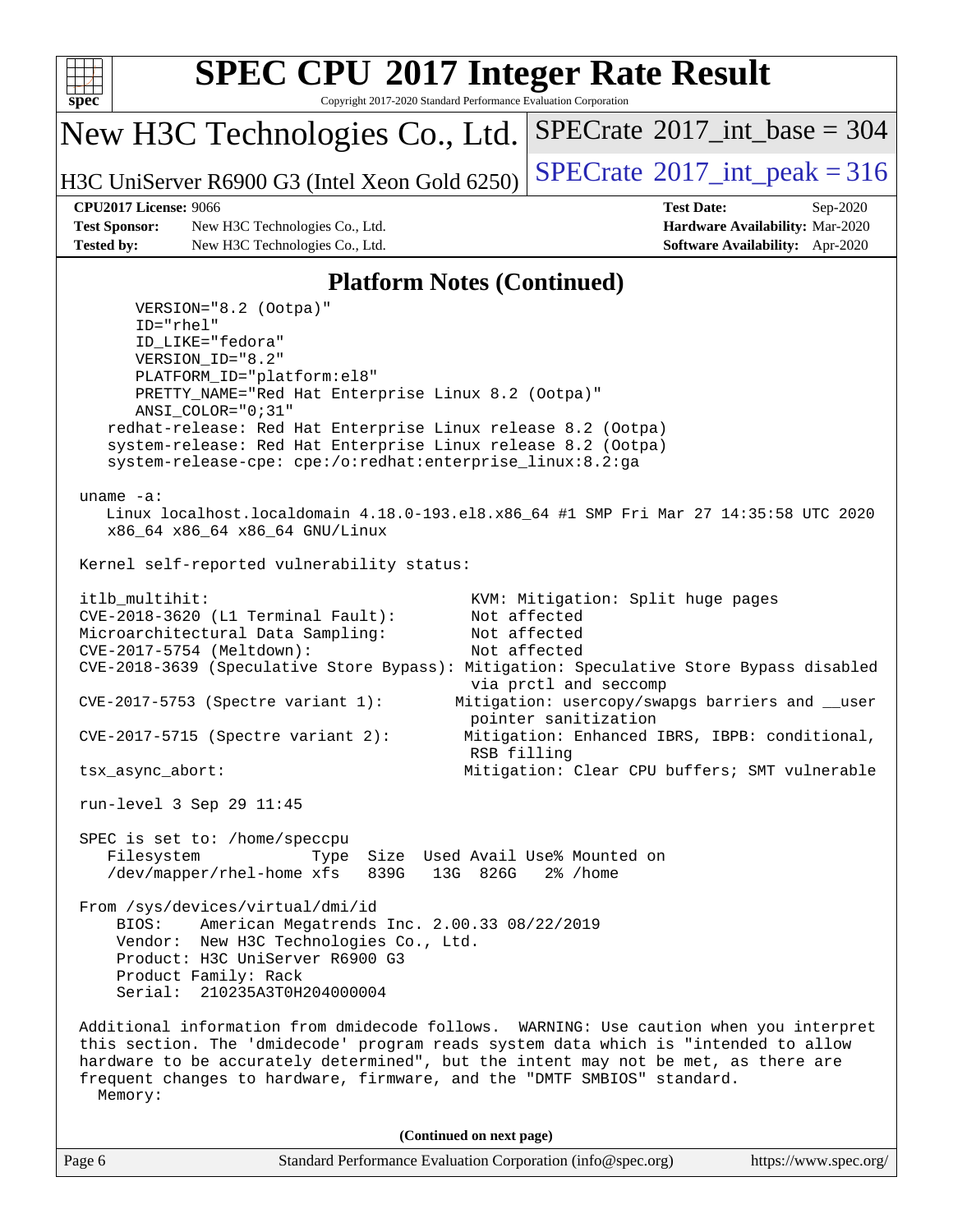

Copyright 2017-2020 Standard Performance Evaluation Corporation

# New H3C Technologies Co., Ltd.

H3C UniServer R6900 G3 (Intel Xeon Gold 6250) [SPECrate](http://www.spec.org/auto/cpu2017/Docs/result-fields.html#SPECrate2017intpeak)<sup>®</sup>[2017\\_int\\_peak = 3](http://www.spec.org/auto/cpu2017/Docs/result-fields.html#SPECrate2017intpeak)16

 $SPECrate$ <sup>®</sup>[2017\\_int\\_base =](http://www.spec.org/auto/cpu2017/Docs/result-fields.html#SPECrate2017intbase) 304

**[Test Sponsor:](http://www.spec.org/auto/cpu2017/Docs/result-fields.html#TestSponsor)** New H3C Technologies Co., Ltd. **[Hardware Availability:](http://www.spec.org/auto/cpu2017/Docs/result-fields.html#HardwareAvailability)** Mar-2020 **[Tested by:](http://www.spec.org/auto/cpu2017/Docs/result-fields.html#Testedby)** New H3C Technologies Co., Ltd. **[Software Availability:](http://www.spec.org/auto/cpu2017/Docs/result-fields.html#SoftwareAvailability)** Apr-2020

**[CPU2017 License:](http://www.spec.org/auto/cpu2017/Docs/result-fields.html#CPU2017License)** 9066 **[Test Date:](http://www.spec.org/auto/cpu2017/Docs/result-fields.html#TestDate)** Sep-2020

#### **[Platform Notes \(Continued\)](http://www.spec.org/auto/cpu2017/Docs/result-fields.html#PlatformNotes)**

 24x Micron 18ASF2G72PDZ-2G9E1 16 GB 2 rank 2933 24x NO DIMM NO DIMM

(End of data from sysinfo program)

#### **[Compiler Version Notes](http://www.spec.org/auto/cpu2017/Docs/result-fields.html#CompilerVersionNotes)**

| Intel(R) C Compiler for applications running on IA-32, Version 2021.1 NextGen<br>Build 20200304<br>Copyright (C) 1985-2020 Intel Corporation. All rights reserved.<br>---------------------------<br>500.perlbench_r(base) 502.gcc_r(base) 505.mcf_r(base, peak)<br>C<br>525.x264_r(base, peak) 557.xz_r(base)<br>Intel(R) C Compiler for applications running on $Intel(R) 64$ , Version 2021.1<br>NextGen Build 20200304<br>Copyright (C) 1985-2020 Intel Corporation. All rights reserved.<br>500.perlbench_r(peak) 557.xz_r(peak)<br>C<br>Intel(R) C Intel(R) 64 Compiler for applications running on Intel(R) 64,<br>Version 19.1.1.217 Build 20200306<br>Copyright (C) 1985-2020 Intel Corporation. All rights reserved.<br>$ 502.\mathrm{gcc\_r}(\mathrm{peak}) $<br>$\mathcal{C}$<br>Intel(R) C Compiler for applications running on IA-32, Version 2021.1 NextGen<br>Build 20200304<br>Copyright (C) 1985-2020 Intel Corporation. All rights reserved.<br>------------------------<br>$500. perlbench_r(base) 502. gcc_r(base) 505.mcf_r(base, peak)$<br>C<br>525.x264_r(base, peak) 557.xz_r(base)<br>Intel(R) C Compiler for applications running on Intel(R) 64, Version 2021.1<br>NextGen Build 20200304<br>(Continued on next page) | Page 7 | Standard Performance Evaluation Corporation (info@spec.org)<br>https://www.spec.org/ |
|---------------------------------------------------------------------------------------------------------------------------------------------------------------------------------------------------------------------------------------------------------------------------------------------------------------------------------------------------------------------------------------------------------------------------------------------------------------------------------------------------------------------------------------------------------------------------------------------------------------------------------------------------------------------------------------------------------------------------------------------------------------------------------------------------------------------------------------------------------------------------------------------------------------------------------------------------------------------------------------------------------------------------------------------------------------------------------------------------------------------------------------------------------------------------------------------------------------------------------------------------|--------|--------------------------------------------------------------------------------------|
|                                                                                                                                                                                                                                                                                                                                                                                                                                                                                                                                                                                                                                                                                                                                                                                                                                                                                                                                                                                                                                                                                                                                                                                                                                                   |        |                                                                                      |
|                                                                                                                                                                                                                                                                                                                                                                                                                                                                                                                                                                                                                                                                                                                                                                                                                                                                                                                                                                                                                                                                                                                                                                                                                                                   |        |                                                                                      |
|                                                                                                                                                                                                                                                                                                                                                                                                                                                                                                                                                                                                                                                                                                                                                                                                                                                                                                                                                                                                                                                                                                                                                                                                                                                   |        |                                                                                      |
|                                                                                                                                                                                                                                                                                                                                                                                                                                                                                                                                                                                                                                                                                                                                                                                                                                                                                                                                                                                                                                                                                                                                                                                                                                                   |        |                                                                                      |
|                                                                                                                                                                                                                                                                                                                                                                                                                                                                                                                                                                                                                                                                                                                                                                                                                                                                                                                                                                                                                                                                                                                                                                                                                                                   |        |                                                                                      |
|                                                                                                                                                                                                                                                                                                                                                                                                                                                                                                                                                                                                                                                                                                                                                                                                                                                                                                                                                                                                                                                                                                                                                                                                                                                   |        |                                                                                      |
|                                                                                                                                                                                                                                                                                                                                                                                                                                                                                                                                                                                                                                                                                                                                                                                                                                                                                                                                                                                                                                                                                                                                                                                                                                                   |        |                                                                                      |
|                                                                                                                                                                                                                                                                                                                                                                                                                                                                                                                                                                                                                                                                                                                                                                                                                                                                                                                                                                                                                                                                                                                                                                                                                                                   |        |                                                                                      |
|                                                                                                                                                                                                                                                                                                                                                                                                                                                                                                                                                                                                                                                                                                                                                                                                                                                                                                                                                                                                                                                                                                                                                                                                                                                   |        |                                                                                      |
|                                                                                                                                                                                                                                                                                                                                                                                                                                                                                                                                                                                                                                                                                                                                                                                                                                                                                                                                                                                                                                                                                                                                                                                                                                                   |        |                                                                                      |
| ====================<br>-------------------------------                                                                                                                                                                                                                                                                                                                                                                                                                                                                                                                                                                                                                                                                                                                                                                                                                                                                                                                                                                                                                                                                                                                                                                                           | C      | $\vert$ 502.gcc_r(peak)                                                              |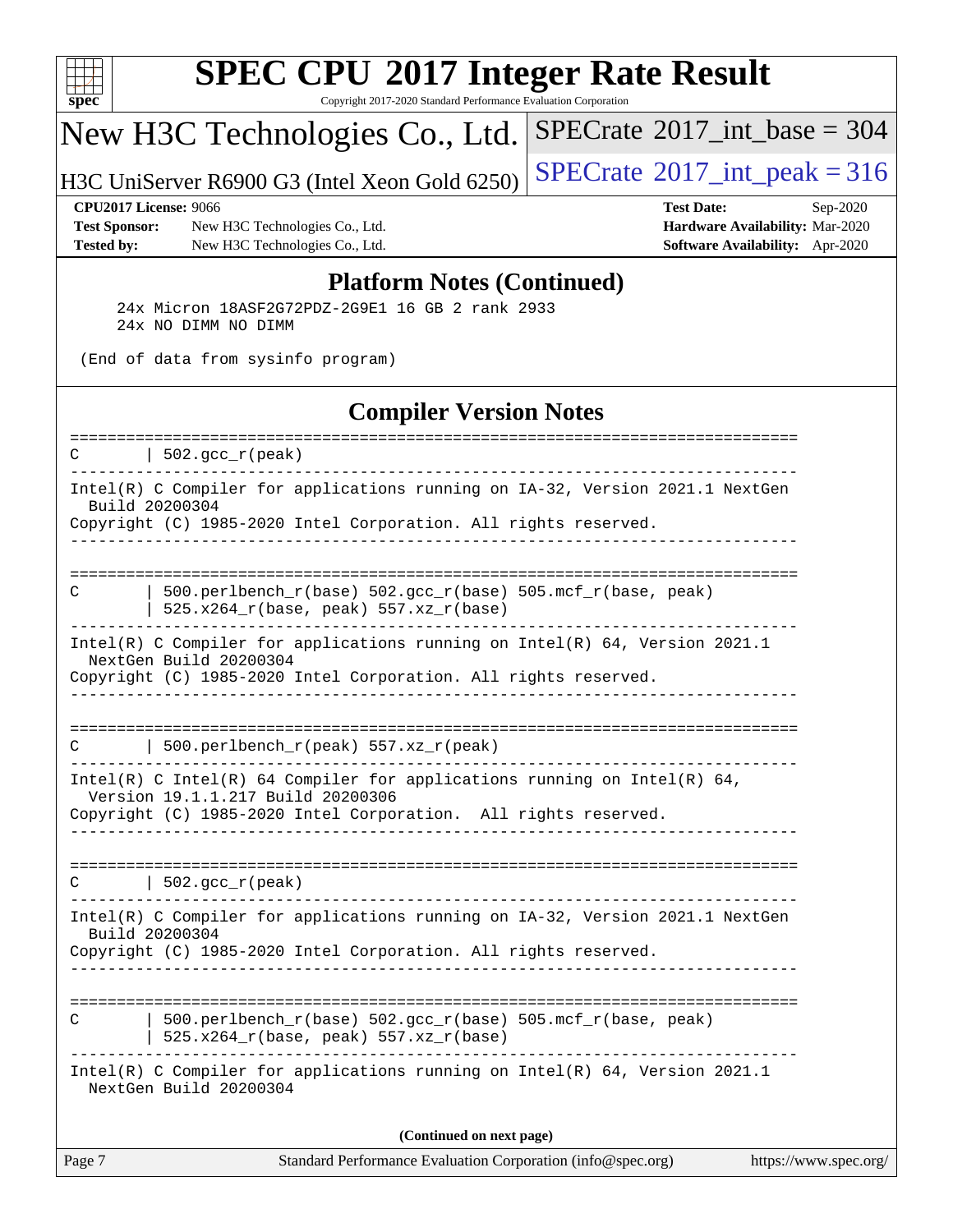| u<br>r |  |  |  |  |  |
|--------|--|--|--|--|--|

Copyright 2017-2020 Standard Performance Evaluation Corporation

# New H3C Technologies Co., Ltd.

H3C UniServer R6900 G3 (Intel Xeon Gold 6250)  $\left|$  [SPECrate](http://www.spec.org/auto/cpu2017/Docs/result-fields.html#SPECrate2017intpeak)<sup>®</sup>[2017\\_int\\_peak = 3](http://www.spec.org/auto/cpu2017/Docs/result-fields.html#SPECrate2017intpeak)16

 $SPECrate$ <sup>®</sup>[2017\\_int\\_base =](http://www.spec.org/auto/cpu2017/Docs/result-fields.html#SPECrate2017intbase) 304

**[Test Sponsor:](http://www.spec.org/auto/cpu2017/Docs/result-fields.html#TestSponsor)** New H3C Technologies Co., Ltd. **[Hardware Availability:](http://www.spec.org/auto/cpu2017/Docs/result-fields.html#HardwareAvailability)** Mar-2020 **[Tested by:](http://www.spec.org/auto/cpu2017/Docs/result-fields.html#Testedby)** New H3C Technologies Co., Ltd. **[Software Availability:](http://www.spec.org/auto/cpu2017/Docs/result-fields.html#SoftwareAvailability)** Apr-2020

**[CPU2017 License:](http://www.spec.org/auto/cpu2017/Docs/result-fields.html#CPU2017License)** 9066 **[Test Date:](http://www.spec.org/auto/cpu2017/Docs/result-fields.html#TestDate)** Sep-2020

### **[Compiler Version Notes \(Continued\)](http://www.spec.org/auto/cpu2017/Docs/result-fields.html#CompilerVersionNotes)**

| Page 8 | Standard Performance Evaluation Corporation (info@spec.org)                                                                                                                                                    | https://www.spec.org/ |
|--------|----------------------------------------------------------------------------------------------------------------------------------------------------------------------------------------------------------------|-----------------------|
|        | (Continued on next page)                                                                                                                                                                                       |                       |
|        | Fortran   548. exchange $2_r$ (base, peak)                                                                                                                                                                     |                       |
|        | Intel(R) C++ Compiler for applications running on Intel(R) 64, Version 2021.1<br>NextGen Build 20200304<br>Copyright (C) 1985-2020 Intel Corporation. All rights reserved.                                     |                       |
| $C++$  | -------------------------------------<br>520.omnetpp_r(base, peak) 523.xalancbmk_r(base, peak)<br>531.deepsjeng_r(base, peak) 541.leela_r(base, peak)                                                          |                       |
|        | Intel(R) C Intel(R) 64 Compiler for applications running on Intel(R) 64,<br>Version 19.1.1.217 Build 20200306<br>Copyright (C) 1985-2020 Intel Corporation. All rights reserved.                               |                       |
|        | 500.perlbench_r(peak) 557.xz_r(peak)                                                                                                                                                                           |                       |
|        | Intel(R) C Compiler for applications running on Intel(R) 64, Version 2021.1<br>NextGen Build 20200304<br>Copyright (C) 1985-2020 Intel Corporation. All rights reserved.                                       |                       |
| C      | 500.perlbench_r(base) 502.gcc_r(base) 505.mcf_r(base, peak)<br>525.x264_r(base, peak) 557.xz_r(base)                                                                                                           |                       |
|        | Intel(R) C Compiler for applications running on IA-32, Version 2021.1 NextGen<br>Build 20200304<br>Copyright (C) 1985-2020 Intel Corporation. All rights reserved.                                             |                       |
| C.     | $\vert$ 502.gcc_r(peak)                                                                                                                                                                                        |                       |
|        | Copyright (C) 1985-2020 Intel Corporation. All rights reserved.                                                                                                                                                |                       |
|        | Intel(R) C Intel(R) 64 Compiler for applications running on Intel(R) 64,<br>Version 19.1.1.217 Build 20200306                                                                                                  |                       |
|        | 500.perlbench_r(peak) 557.xz_r(peak)                                                                                                                                                                           |                       |
|        | $\frac{1}{2}$ $\frac{1}{2}$ $\frac{1}{2}$ $\frac{1}{2}$ $\frac{1}{2}$ $\frac{1}{2}$ $\frac{1}{2}$ $\frac{1}{2}$ $\frac{1}{2}$ $\frac{1}{2}$<br>Copyright (C) 1985-2020 Intel Corporation. All rights reserved. |                       |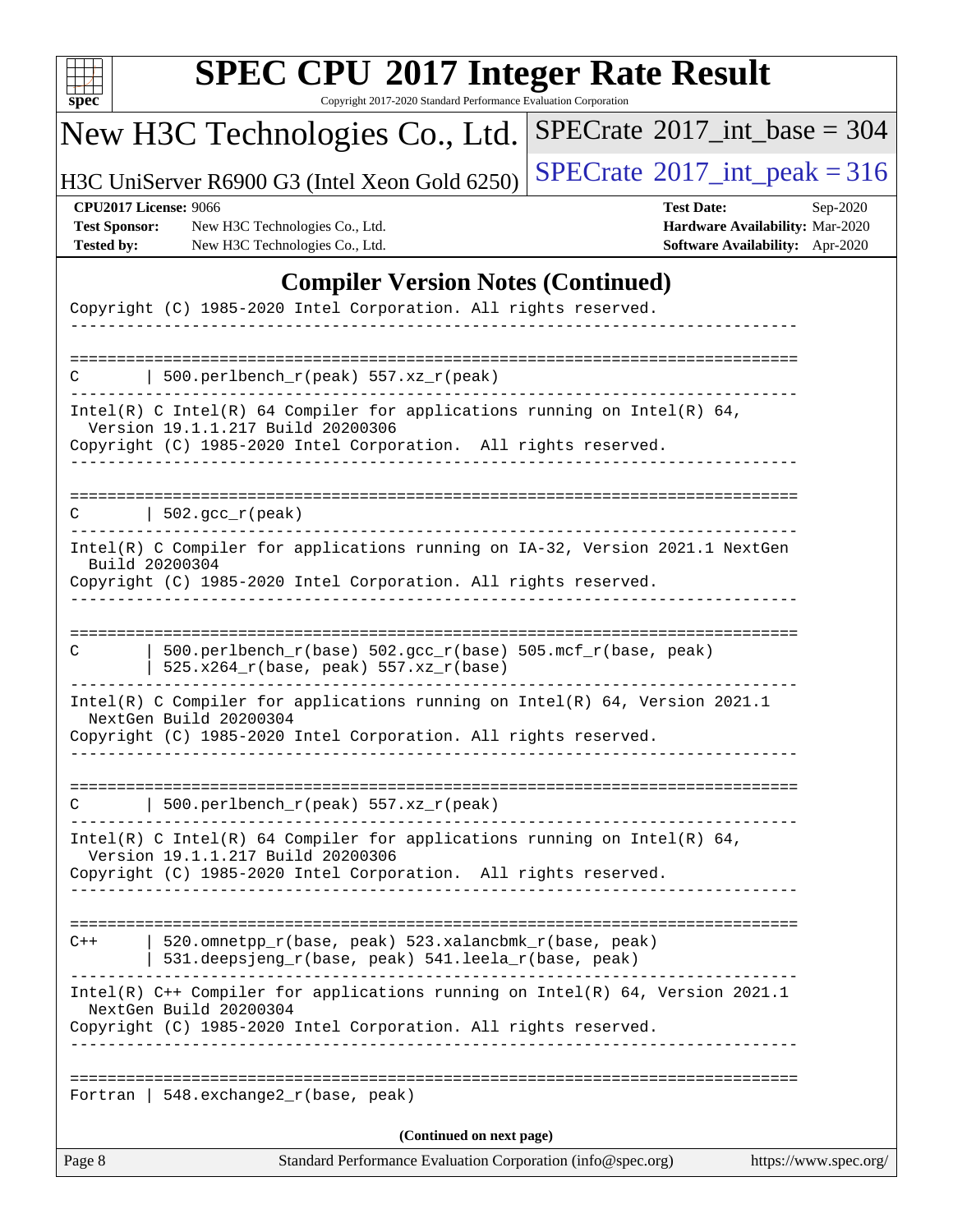

Copyright 2017-2020 Standard Performance Evaluation Corporation

# New H3C Technologies Co., Ltd.

H3C UniServer R6900 G3 (Intel Xeon Gold 6250)  $\left|$  [SPECrate](http://www.spec.org/auto/cpu2017/Docs/result-fields.html#SPECrate2017intpeak)®[2017\\_int\\_peak = 3](http://www.spec.org/auto/cpu2017/Docs/result-fields.html#SPECrate2017intpeak)16

 $SPECTate$ <sup>®</sup>[2017\\_int\\_base =](http://www.spec.org/auto/cpu2017/Docs/result-fields.html#SPECrate2017intbase) 304

**[Test Sponsor:](http://www.spec.org/auto/cpu2017/Docs/result-fields.html#TestSponsor)** New H3C Technologies Co., Ltd. **[Hardware Availability:](http://www.spec.org/auto/cpu2017/Docs/result-fields.html#HardwareAvailability)** Mar-2020 **[Tested by:](http://www.spec.org/auto/cpu2017/Docs/result-fields.html#Testedby)** New H3C Technologies Co., Ltd. **[Software Availability:](http://www.spec.org/auto/cpu2017/Docs/result-fields.html#SoftwareAvailability)** Apr-2020

**[CPU2017 License:](http://www.spec.org/auto/cpu2017/Docs/result-fields.html#CPU2017License)** 9066 **[Test Date:](http://www.spec.org/auto/cpu2017/Docs/result-fields.html#TestDate)** Sep-2020

### **[Compiler Version Notes \(Continued\)](http://www.spec.org/auto/cpu2017/Docs/result-fields.html#CompilerVersionNotes)**

------------------------------------------------------------------------------ Intel(R) Fortran Intel(R) 64 Compiler for applications running on Intel(R) 64, Version 19.1.1.217 Build 20200306 Copyright (C) 1985-2020 Intel Corporation. All rights reserved. ------------------------------------------------------------------------------

## **[Base Compiler Invocation](http://www.spec.org/auto/cpu2017/Docs/result-fields.html#BaseCompilerInvocation)**

[C benchmarks](http://www.spec.org/auto/cpu2017/Docs/result-fields.html#Cbenchmarks):  $i$ cc

[C++ benchmarks:](http://www.spec.org/auto/cpu2017/Docs/result-fields.html#CXXbenchmarks) [icpc](http://www.spec.org/cpu2017/results/res2020q4/cpu2017-20201014-24204.flags.html#user_CXXbase_intel_icpc_c510b6838c7f56d33e37e94d029a35b4a7bccf4766a728ee175e80a419847e808290a9b78be685c44ab727ea267ec2f070ec5dc83b407c0218cded6866a35d07)

[Fortran benchmarks](http://www.spec.org/auto/cpu2017/Docs/result-fields.html#Fortranbenchmarks): [ifort](http://www.spec.org/cpu2017/results/res2020q4/cpu2017-20201014-24204.flags.html#user_FCbase_intel_ifort_8111460550e3ca792625aed983ce982f94888b8b503583aa7ba2b8303487b4d8a21a13e7191a45c5fd58ff318f48f9492884d4413fa793fd88dd292cad7027ca)

## **[Base Portability Flags](http://www.spec.org/auto/cpu2017/Docs/result-fields.html#BasePortabilityFlags)**

 500.perlbench\_r: [-DSPEC\\_LP64](http://www.spec.org/cpu2017/results/res2020q4/cpu2017-20201014-24204.flags.html#b500.perlbench_r_basePORTABILITY_DSPEC_LP64) [-DSPEC\\_LINUX\\_X64](http://www.spec.org/cpu2017/results/res2020q4/cpu2017-20201014-24204.flags.html#b500.perlbench_r_baseCPORTABILITY_DSPEC_LINUX_X64) 502.gcc\_r: [-DSPEC\\_LP64](http://www.spec.org/cpu2017/results/res2020q4/cpu2017-20201014-24204.flags.html#suite_basePORTABILITY502_gcc_r_DSPEC_LP64) 505.mcf\_r: [-DSPEC\\_LP64](http://www.spec.org/cpu2017/results/res2020q4/cpu2017-20201014-24204.flags.html#suite_basePORTABILITY505_mcf_r_DSPEC_LP64) 520.omnetpp\_r: [-DSPEC\\_LP64](http://www.spec.org/cpu2017/results/res2020q4/cpu2017-20201014-24204.flags.html#suite_basePORTABILITY520_omnetpp_r_DSPEC_LP64) 523.xalancbmk\_r: [-DSPEC\\_LP64](http://www.spec.org/cpu2017/results/res2020q4/cpu2017-20201014-24204.flags.html#suite_basePORTABILITY523_xalancbmk_r_DSPEC_LP64) [-DSPEC\\_LINUX](http://www.spec.org/cpu2017/results/res2020q4/cpu2017-20201014-24204.flags.html#b523.xalancbmk_r_baseCXXPORTABILITY_DSPEC_LINUX) 525.x264\_r: [-DSPEC\\_LP64](http://www.spec.org/cpu2017/results/res2020q4/cpu2017-20201014-24204.flags.html#suite_basePORTABILITY525_x264_r_DSPEC_LP64) 531.deepsjeng\_r: [-DSPEC\\_LP64](http://www.spec.org/cpu2017/results/res2020q4/cpu2017-20201014-24204.flags.html#suite_basePORTABILITY531_deepsjeng_r_DSPEC_LP64) 541.leela\_r: [-DSPEC\\_LP64](http://www.spec.org/cpu2017/results/res2020q4/cpu2017-20201014-24204.flags.html#suite_basePORTABILITY541_leela_r_DSPEC_LP64) 548.exchange2\_r: [-DSPEC\\_LP64](http://www.spec.org/cpu2017/results/res2020q4/cpu2017-20201014-24204.flags.html#suite_basePORTABILITY548_exchange2_r_DSPEC_LP64) 557.xz\_r: [-DSPEC\\_LP64](http://www.spec.org/cpu2017/results/res2020q4/cpu2017-20201014-24204.flags.html#suite_basePORTABILITY557_xz_r_DSPEC_LP64)

## **[Base Optimization Flags](http://www.spec.org/auto/cpu2017/Docs/result-fields.html#BaseOptimizationFlags)**

| C benchmarks:                                                                                  |
|------------------------------------------------------------------------------------------------|
| -m64 -qnextgen -std=c11                                                                        |
| -Wl,-plugin-opt=-x86-branches-within-32B-boundaries -Wl,-z, muldefs                            |
| -xCORE-AVX512 -03 -ffast-math -flto -mfpmath=sse -funroll-loops                                |
| -fuse-1d=gold -gopt-mem-layout-trans=4                                                         |
| -L/usr/local/IntelCompiler19/compilers_and_libraries_2020.1.217/linux/compiler/lib/intel64_lin |
| -lqkmalloc                                                                                     |
|                                                                                                |
|                                                                                                |
|                                                                                                |

**(Continued on next page)**

Page 9 Standard Performance Evaluation Corporation [\(info@spec.org\)](mailto:info@spec.org) <https://www.spec.org/>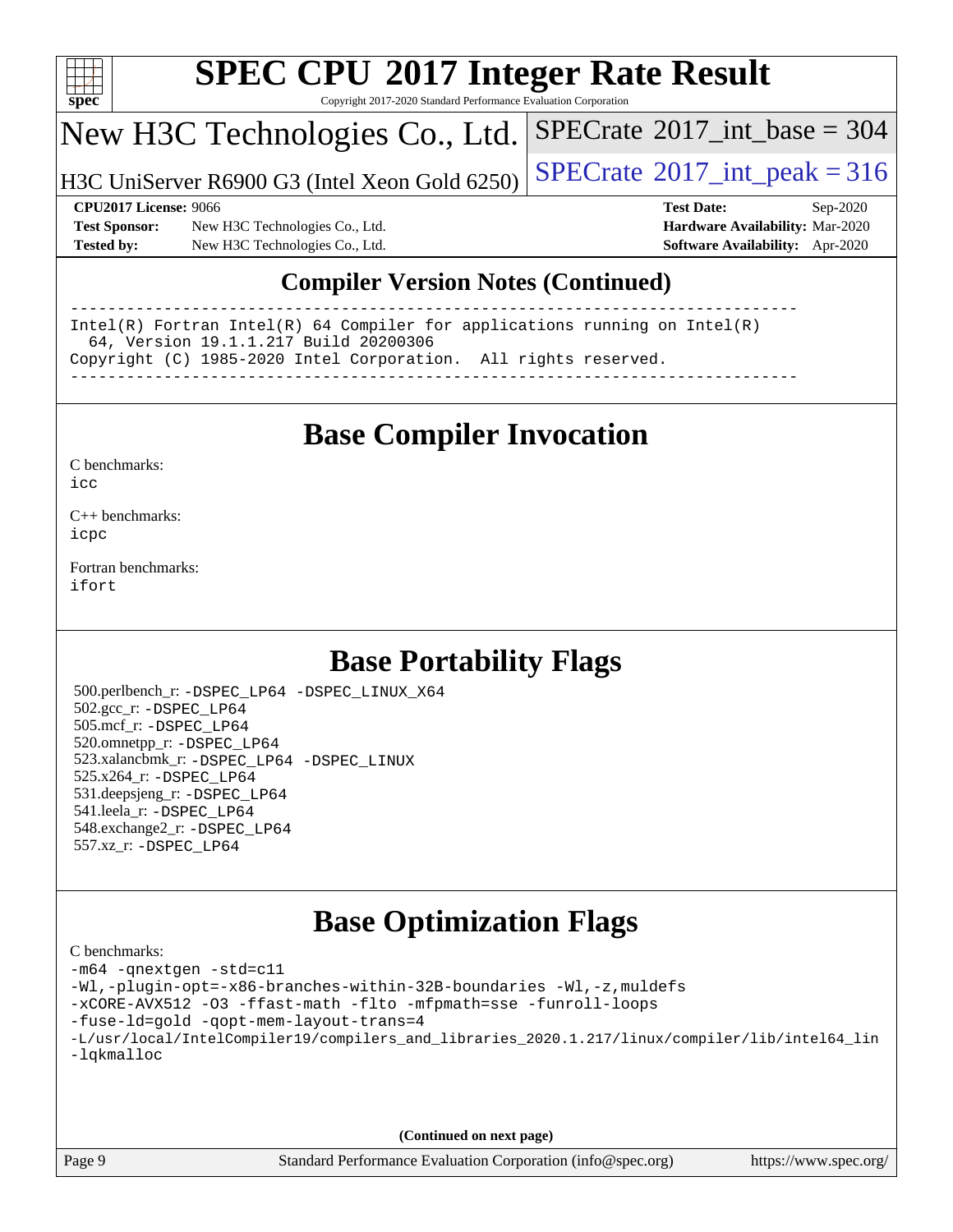

Copyright 2017-2020 Standard Performance Evaluation Corporation

## New H3C Technologies Co., Ltd.

H3C UniServer R6900 G3 (Intel Xeon Gold 6250)  $\vert$  [SPECrate](http://www.spec.org/auto/cpu2017/Docs/result-fields.html#SPECrate2017intpeak)®[2017\\_int\\_peak = 3](http://www.spec.org/auto/cpu2017/Docs/result-fields.html#SPECrate2017intpeak)16

 $SPECTate$ <sup>®</sup>[2017\\_int\\_base =](http://www.spec.org/auto/cpu2017/Docs/result-fields.html#SPECrate2017intbase) 304

**[Test Sponsor:](http://www.spec.org/auto/cpu2017/Docs/result-fields.html#TestSponsor)** New H3C Technologies Co., Ltd. **[Hardware Availability:](http://www.spec.org/auto/cpu2017/Docs/result-fields.html#HardwareAvailability)** Mar-2020 **[Tested by:](http://www.spec.org/auto/cpu2017/Docs/result-fields.html#Testedby)** New H3C Technologies Co., Ltd. **[Software Availability:](http://www.spec.org/auto/cpu2017/Docs/result-fields.html#SoftwareAvailability)** Apr-2020

**[CPU2017 License:](http://www.spec.org/auto/cpu2017/Docs/result-fields.html#CPU2017License)** 9066 **[Test Date:](http://www.spec.org/auto/cpu2017/Docs/result-fields.html#TestDate)** Sep-2020

# **[Base Optimization Flags \(Continued\)](http://www.spec.org/auto/cpu2017/Docs/result-fields.html#BaseOptimizationFlags)**

#### [C++ benchmarks:](http://www.spec.org/auto/cpu2017/Docs/result-fields.html#CXXbenchmarks)

[-m64](http://www.spec.org/cpu2017/results/res2020q4/cpu2017-20201014-24204.flags.html#user_CXXbase_m64-icc) [-qnextgen](http://www.spec.org/cpu2017/results/res2020q4/cpu2017-20201014-24204.flags.html#user_CXXbase_f-qnextgen) [-Wl,-plugin-opt=-x86-branches-within-32B-boundaries](http://www.spec.org/cpu2017/results/res2020q4/cpu2017-20201014-24204.flags.html#user_CXXbase_f-x86-branches-within-32B-boundaries_0098b4e4317ae60947b7b728078a624952a08ac37a3c797dfb4ffeb399e0c61a9dd0f2f44ce917e9361fb9076ccb15e7824594512dd315205382d84209e912f3) [-Wl,-z,muldefs](http://www.spec.org/cpu2017/results/res2020q4/cpu2017-20201014-24204.flags.html#user_CXXbase_link_force_multiple1_b4cbdb97b34bdee9ceefcfe54f4c8ea74255f0b02a4b23e853cdb0e18eb4525ac79b5a88067c842dd0ee6996c24547a27a4b99331201badda8798ef8a743f577) [-xCORE-AVX512](http://www.spec.org/cpu2017/results/res2020q4/cpu2017-20201014-24204.flags.html#user_CXXbase_f-xCORE-AVX512) [-O3](http://www.spec.org/cpu2017/results/res2020q4/cpu2017-20201014-24204.flags.html#user_CXXbase_f-O3) [-ffast-math](http://www.spec.org/cpu2017/results/res2020q4/cpu2017-20201014-24204.flags.html#user_CXXbase_f-ffast-math) [-flto](http://www.spec.org/cpu2017/results/res2020q4/cpu2017-20201014-24204.flags.html#user_CXXbase_f-flto) [-mfpmath=sse](http://www.spec.org/cpu2017/results/res2020q4/cpu2017-20201014-24204.flags.html#user_CXXbase_f-mfpmath_70eb8fac26bde974f8ab713bc9086c5621c0b8d2f6c86f38af0bd7062540daf19db5f3a066d8c6684be05d84c9b6322eb3b5be6619d967835195b93d6c02afa1) [-funroll-loops](http://www.spec.org/cpu2017/results/res2020q4/cpu2017-20201014-24204.flags.html#user_CXXbase_f-funroll-loops) [-fuse-ld=gold](http://www.spec.org/cpu2017/results/res2020q4/cpu2017-20201014-24204.flags.html#user_CXXbase_f-fuse-ld_920b3586e2b8c6e0748b9c84fa9b744736ba725a32cab14ad8f3d4ad28eecb2f59d1144823d2e17006539a88734fe1fc08fc3035f7676166309105a78aaabc32) [-qopt-mem-layout-trans=4](http://www.spec.org/cpu2017/results/res2020q4/cpu2017-20201014-24204.flags.html#user_CXXbase_f-qopt-mem-layout-trans_fa39e755916c150a61361b7846f310bcdf6f04e385ef281cadf3647acec3f0ae266d1a1d22d972a7087a248fd4e6ca390a3634700869573d231a252c784941a8) [-L/usr/local/IntelCompiler19/compilers\\_and\\_libraries\\_2020.1.217/linux/compiler/lib/intel64\\_lin](http://www.spec.org/cpu2017/results/res2020q4/cpu2017-20201014-24204.flags.html#user_CXXbase_linkpath_2cb6f503891ebf8baee7515f4e7d4ec1217444d1d05903cc0091ac4158de400651d2b2313a9fa414cb8a8f0e16ab029634f5c6db340f400369c190d4db8a54a0) [-lqkmalloc](http://www.spec.org/cpu2017/results/res2020q4/cpu2017-20201014-24204.flags.html#user_CXXbase_qkmalloc_link_lib_79a818439969f771c6bc311cfd333c00fc099dad35c030f5aab9dda831713d2015205805422f83de8875488a2991c0a156aaa600e1f9138f8fc37004abc96dc5)

#### [Fortran benchmarks:](http://www.spec.org/auto/cpu2017/Docs/result-fields.html#Fortranbenchmarks)

[-m64](http://www.spec.org/cpu2017/results/res2020q4/cpu2017-20201014-24204.flags.html#user_FCbase_m64-icc) [-Wl,-plugin-opt=-x86-branches-within-32B-boundaries](http://www.spec.org/cpu2017/results/res2020q4/cpu2017-20201014-24204.flags.html#user_FCbase_f-x86-branches-within-32B-boundaries_0098b4e4317ae60947b7b728078a624952a08ac37a3c797dfb4ffeb399e0c61a9dd0f2f44ce917e9361fb9076ccb15e7824594512dd315205382d84209e912f3) [-Wl,-z,muldefs](http://www.spec.org/cpu2017/results/res2020q4/cpu2017-20201014-24204.flags.html#user_FCbase_link_force_multiple1_b4cbdb97b34bdee9ceefcfe54f4c8ea74255f0b02a4b23e853cdb0e18eb4525ac79b5a88067c842dd0ee6996c24547a27a4b99331201badda8798ef8a743f577) [-xCORE-AVX512](http://www.spec.org/cpu2017/results/res2020q4/cpu2017-20201014-24204.flags.html#user_FCbase_f-xCORE-AVX512) [-O3](http://www.spec.org/cpu2017/results/res2020q4/cpu2017-20201014-24204.flags.html#user_FCbase_f-O3) [-ipo](http://www.spec.org/cpu2017/results/res2020q4/cpu2017-20201014-24204.flags.html#user_FCbase_f-ipo) [-no-prec-div](http://www.spec.org/cpu2017/results/res2020q4/cpu2017-20201014-24204.flags.html#user_FCbase_f-no-prec-div) [-qopt-mem-layout-trans=4](http://www.spec.org/cpu2017/results/res2020q4/cpu2017-20201014-24204.flags.html#user_FCbase_f-qopt-mem-layout-trans_fa39e755916c150a61361b7846f310bcdf6f04e385ef281cadf3647acec3f0ae266d1a1d22d972a7087a248fd4e6ca390a3634700869573d231a252c784941a8) [-nostandard-realloc-lhs](http://www.spec.org/cpu2017/results/res2020q4/cpu2017-20201014-24204.flags.html#user_FCbase_f_2003_std_realloc_82b4557e90729c0f113870c07e44d33d6f5a304b4f63d4c15d2d0f1fab99f5daaed73bdb9275d9ae411527f28b936061aa8b9c8f2d63842963b95c9dd6426b8a) [-align array32byte](http://www.spec.org/cpu2017/results/res2020q4/cpu2017-20201014-24204.flags.html#user_FCbase_align_array32byte_b982fe038af199962ba9a80c053b8342c548c85b40b8e86eb3cc33dee0d7986a4af373ac2d51c3f7cf710a18d62fdce2948f201cd044323541f22fc0fffc51b6) [-auto](http://www.spec.org/cpu2017/results/res2020q4/cpu2017-20201014-24204.flags.html#user_FCbase_f-auto) [-mbranches-within-32B-boundaries](http://www.spec.org/cpu2017/results/res2020q4/cpu2017-20201014-24204.flags.html#user_FCbase_f-mbranches-within-32B-boundaries) [-L/usr/local/IntelCompiler19/compilers\\_and\\_libraries\\_2020.1.217/linux/compiler/lib/intel64\\_lin](http://www.spec.org/cpu2017/results/res2020q4/cpu2017-20201014-24204.flags.html#user_FCbase_linkpath_2cb6f503891ebf8baee7515f4e7d4ec1217444d1d05903cc0091ac4158de400651d2b2313a9fa414cb8a8f0e16ab029634f5c6db340f400369c190d4db8a54a0) [-lqkmalloc](http://www.spec.org/cpu2017/results/res2020q4/cpu2017-20201014-24204.flags.html#user_FCbase_qkmalloc_link_lib_79a818439969f771c6bc311cfd333c00fc099dad35c030f5aab9dda831713d2015205805422f83de8875488a2991c0a156aaa600e1f9138f8fc37004abc96dc5)

## **[Peak Compiler Invocation](http://www.spec.org/auto/cpu2017/Docs/result-fields.html#PeakCompilerInvocation)**

[C benchmarks](http://www.spec.org/auto/cpu2017/Docs/result-fields.html#Cbenchmarks): [icc](http://www.spec.org/cpu2017/results/res2020q4/cpu2017-20201014-24204.flags.html#user_CCpeak_intel_icc_66fc1ee009f7361af1fbd72ca7dcefbb700085f36577c54f309893dd4ec40d12360134090235512931783d35fd58c0460139e722d5067c5574d8eaf2b3e37e92)

[C++ benchmarks:](http://www.spec.org/auto/cpu2017/Docs/result-fields.html#CXXbenchmarks) [icpc](http://www.spec.org/cpu2017/results/res2020q4/cpu2017-20201014-24204.flags.html#user_CXXpeak_intel_icpc_c510b6838c7f56d33e37e94d029a35b4a7bccf4766a728ee175e80a419847e808290a9b78be685c44ab727ea267ec2f070ec5dc83b407c0218cded6866a35d07)

[Fortran benchmarks](http://www.spec.org/auto/cpu2017/Docs/result-fields.html#Fortranbenchmarks): [ifort](http://www.spec.org/cpu2017/results/res2020q4/cpu2017-20201014-24204.flags.html#user_FCpeak_intel_ifort_8111460550e3ca792625aed983ce982f94888b8b503583aa7ba2b8303487b4d8a21a13e7191a45c5fd58ff318f48f9492884d4413fa793fd88dd292cad7027ca)

## **[Peak Portability Flags](http://www.spec.org/auto/cpu2017/Docs/result-fields.html#PeakPortabilityFlags)**

 500.perlbench\_r: [-DSPEC\\_LP64](http://www.spec.org/cpu2017/results/res2020q4/cpu2017-20201014-24204.flags.html#b500.perlbench_r_peakPORTABILITY_DSPEC_LP64) [-DSPEC\\_LINUX\\_X64](http://www.spec.org/cpu2017/results/res2020q4/cpu2017-20201014-24204.flags.html#b500.perlbench_r_peakCPORTABILITY_DSPEC_LINUX_X64) 502.gcc\_r: [-D\\_FILE\\_OFFSET\\_BITS=64](http://www.spec.org/cpu2017/results/res2020q4/cpu2017-20201014-24204.flags.html#user_peakPORTABILITY502_gcc_r_file_offset_bits_64_5ae949a99b284ddf4e95728d47cb0843d81b2eb0e18bdfe74bbf0f61d0b064f4bda2f10ea5eb90e1dcab0e84dbc592acfc5018bc955c18609f94ddb8d550002c) 505.mcf\_r: [-DSPEC\\_LP64](http://www.spec.org/cpu2017/results/res2020q4/cpu2017-20201014-24204.flags.html#suite_peakPORTABILITY505_mcf_r_DSPEC_LP64) 520.omnetpp\_r: [-DSPEC\\_LP64](http://www.spec.org/cpu2017/results/res2020q4/cpu2017-20201014-24204.flags.html#suite_peakPORTABILITY520_omnetpp_r_DSPEC_LP64) 523.xalancbmk\_r: [-DSPEC\\_LP64](http://www.spec.org/cpu2017/results/res2020q4/cpu2017-20201014-24204.flags.html#suite_peakPORTABILITY523_xalancbmk_r_DSPEC_LP64) [-DSPEC\\_LINUX](http://www.spec.org/cpu2017/results/res2020q4/cpu2017-20201014-24204.flags.html#b523.xalancbmk_r_peakCXXPORTABILITY_DSPEC_LINUX) 525.x264\_r: [-DSPEC\\_LP64](http://www.spec.org/cpu2017/results/res2020q4/cpu2017-20201014-24204.flags.html#suite_peakPORTABILITY525_x264_r_DSPEC_LP64) 531.deepsjeng\_r: [-DSPEC\\_LP64](http://www.spec.org/cpu2017/results/res2020q4/cpu2017-20201014-24204.flags.html#suite_peakPORTABILITY531_deepsjeng_r_DSPEC_LP64) 541.leela\_r: [-DSPEC\\_LP64](http://www.spec.org/cpu2017/results/res2020q4/cpu2017-20201014-24204.flags.html#suite_peakPORTABILITY541_leela_r_DSPEC_LP64) 548.exchange2\_r: [-DSPEC\\_LP64](http://www.spec.org/cpu2017/results/res2020q4/cpu2017-20201014-24204.flags.html#suite_peakPORTABILITY548_exchange2_r_DSPEC_LP64) 557.xz\_r: [-DSPEC\\_LP64](http://www.spec.org/cpu2017/results/res2020q4/cpu2017-20201014-24204.flags.html#suite_peakPORTABILITY557_xz_r_DSPEC_LP64)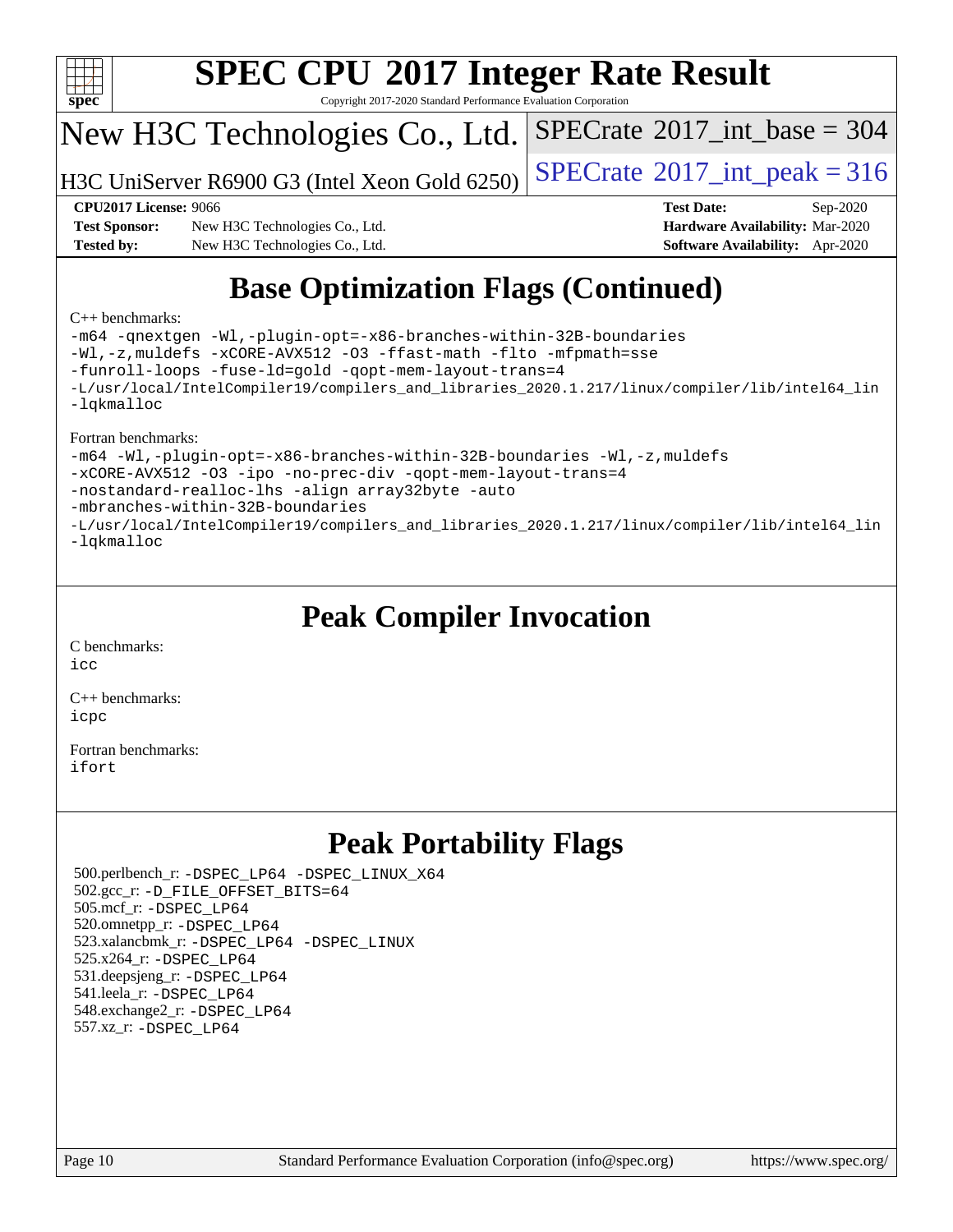| <b>SPEC CPU®2017 Integer Rate Result</b>                                                                                                                                                                                                                                                                                                                                                                                                      |                                                                                                     |  |  |  |  |
|-----------------------------------------------------------------------------------------------------------------------------------------------------------------------------------------------------------------------------------------------------------------------------------------------------------------------------------------------------------------------------------------------------------------------------------------------|-----------------------------------------------------------------------------------------------------|--|--|--|--|
| spec <sup>®</sup><br>Copyright 2017-2020 Standard Performance Evaluation Corporation                                                                                                                                                                                                                                                                                                                                                          |                                                                                                     |  |  |  |  |
| New H3C Technologies Co., Ltd.                                                                                                                                                                                                                                                                                                                                                                                                                | $SPECrate^{\circ}2017\_int\_base = 304$                                                             |  |  |  |  |
| H3C UniServer R6900 G3 (Intel Xeon Gold 6250)                                                                                                                                                                                                                                                                                                                                                                                                 | $SPECTate$ <sup>®</sup> 2017_int_peak = 316                                                         |  |  |  |  |
| <b>CPU2017 License: 9066</b><br><b>Test Sponsor:</b><br>New H3C Technologies Co., Ltd.<br><b>Tested by:</b><br>New H3C Technologies Co., Ltd.                                                                                                                                                                                                                                                                                                 | <b>Test Date:</b><br>Sep-2020<br>Hardware Availability: Mar-2020<br>Software Availability: Apr-2020 |  |  |  |  |
|                                                                                                                                                                                                                                                                                                                                                                                                                                               |                                                                                                     |  |  |  |  |
| <b>Peak Optimization Flags</b><br>C benchmarks:                                                                                                                                                                                                                                                                                                                                                                                               |                                                                                                     |  |  |  |  |
| 500.perlbench_r: -Wl, -z, muldefs -prof-gen(pass 1) -prof-use(pass 2)<br>-xCORE-AVX512 -ipo -03 -no-prec-div<br>-gopt-mem-layout-trans=4 -fno-strict-overflow<br>-mbranches-within-32B-boundaries<br>-L/usr/local/IntelCompiler19/compilers_and_libraries_2020.1.217/linux/compiler/lib/intel64_lin<br>-lqkmalloc                                                                                                                             |                                                                                                     |  |  |  |  |
| $502.gcc_r$ : $-m32$<br>-L/usr/local/IntelCompiler19/compilers_and_libraries_2020.1.217/linux/compiler/lib/ia32_lin<br>-std=gnu89<br>-Wl,-plugin-opt=-x86-branches-within-32B-boundaries<br>-Wl,-z, muldefs -fprofile-generate(pass 1)<br>-fprofile-use=default.profdata(pass 2) -xCORE-AVX512 -flto<br>-Ofast(pass 1) -03 -ffast-math -qnextgen -fuse-ld=gold<br>-qopt-mem-layout-trans=4 -L/usr/local/jemalloc32-5.0.1/lib<br>$-lj$ emalloc |                                                                                                     |  |  |  |  |
| $505.\text{mcf}_r$ : basepeak = yes                                                                                                                                                                                                                                                                                                                                                                                                           |                                                                                                     |  |  |  |  |
| $525.x264$ _r: $-m64$ -qnextgen -std=c11<br>-Wl,-plugin-opt=-x86-branches-within-32B-boundaries<br>-Wl,-z, muldefs -xCORE-AVX512 -flto -03 -ffast-math<br>-fuse-ld=gold -qopt-mem-layout-trans=4 -fno-alias<br>-L/usr/local/IntelCompiler19/compilers_and_libraries_2020.1.217/linux/compiler/lib/intel64_lin<br>$-lq$ kmalloc                                                                                                                |                                                                                                     |  |  |  |  |
| 557.xz_r:-Wl,-z, muldefs -xCORE-AVX512 -ipo -03 -no-prec-div<br>-qopt-mem-layout-trans=4 -mbranches-within-32B-boundaries<br>-L/usr/local/IntelCompiler19/compilers_and_libraries_2020.1.217/linux/compiler/lib/intel64_lin<br>$-lq$ kmalloc                                                                                                                                                                                                  |                                                                                                     |  |  |  |  |
| C++ benchmarks:                                                                                                                                                                                                                                                                                                                                                                                                                               |                                                                                                     |  |  |  |  |
| $520.$ omnetpp_r: basepeak = yes                                                                                                                                                                                                                                                                                                                                                                                                              |                                                                                                     |  |  |  |  |
| $523.xalanchmk_r: basepeak = yes$                                                                                                                                                                                                                                                                                                                                                                                                             |                                                                                                     |  |  |  |  |
| $531$ .deepsjeng_r: basepeak = yes                                                                                                                                                                                                                                                                                                                                                                                                            |                                                                                                     |  |  |  |  |
| $541$ .leela_r: basepeak = yes                                                                                                                                                                                                                                                                                                                                                                                                                |                                                                                                     |  |  |  |  |
| Fortran benchmarks:                                                                                                                                                                                                                                                                                                                                                                                                                           |                                                                                                     |  |  |  |  |
|                                                                                                                                                                                                                                                                                                                                                                                                                                               |                                                                                                     |  |  |  |  |
| (Continued on next page)                                                                                                                                                                                                                                                                                                                                                                                                                      |                                                                                                     |  |  |  |  |
| Page 11<br>Standard Performance Evaluation Corporation (info@spec.org)                                                                                                                                                                                                                                                                                                                                                                        | https://www.spec.org/                                                                               |  |  |  |  |